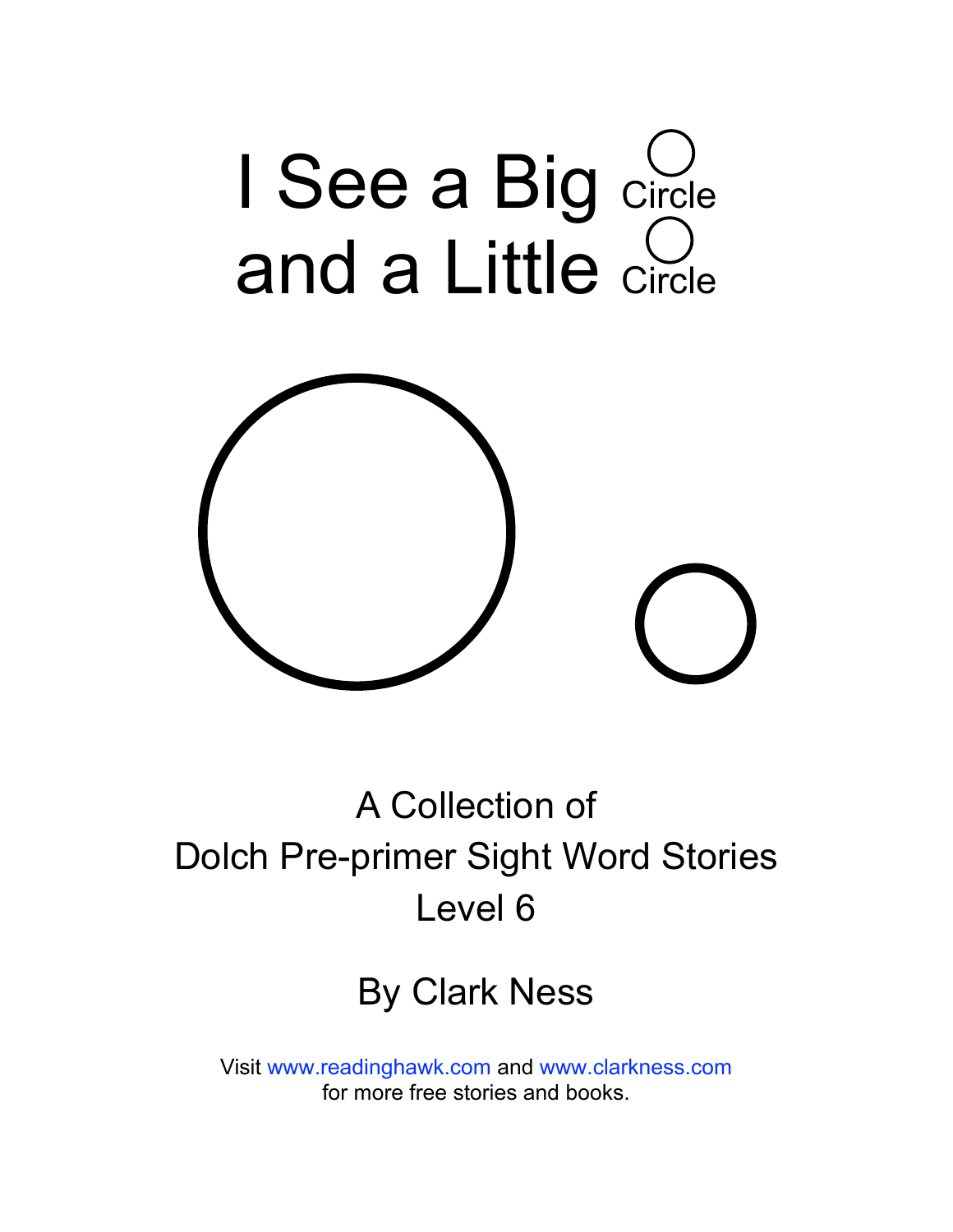

# I see a big circle and a little circle.

New words in Dolch pre-primer level 6: little, look, up, we

Words in Dolch pre-primer level 6: a, and, big, can, for, go, I, in, is, it, little, look, red, said, see, the, to, up, we, you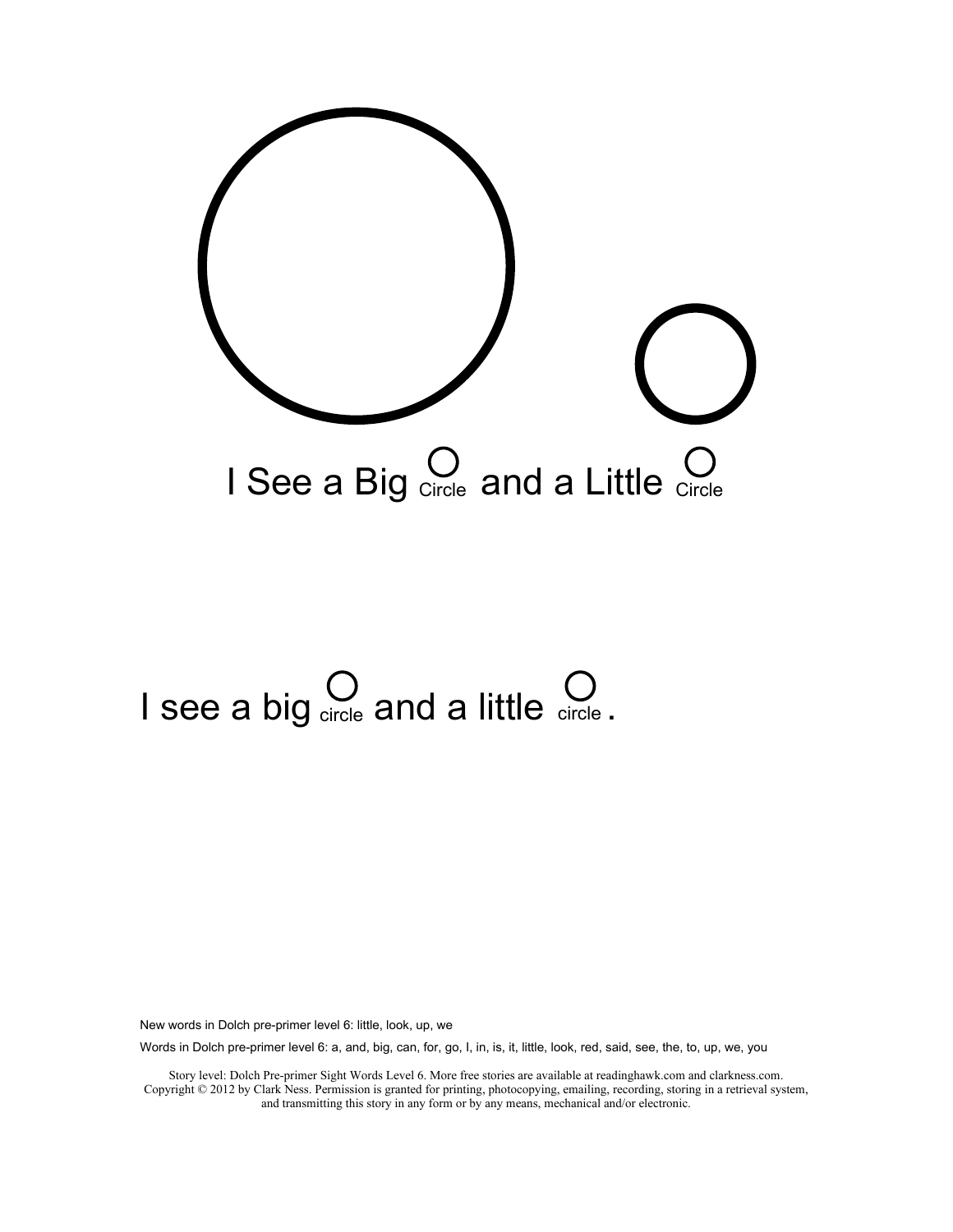

## I see a big  $\sum_{\text{rectangle}}$  and a little rectangle.

New words in Dolch pre-primer level 6: little, look, up, we

Words in Dolch pre-primer level 6: a, and, big, can, for, go, I, in, is, it, little, look, red, said, see, the, to, up, we, you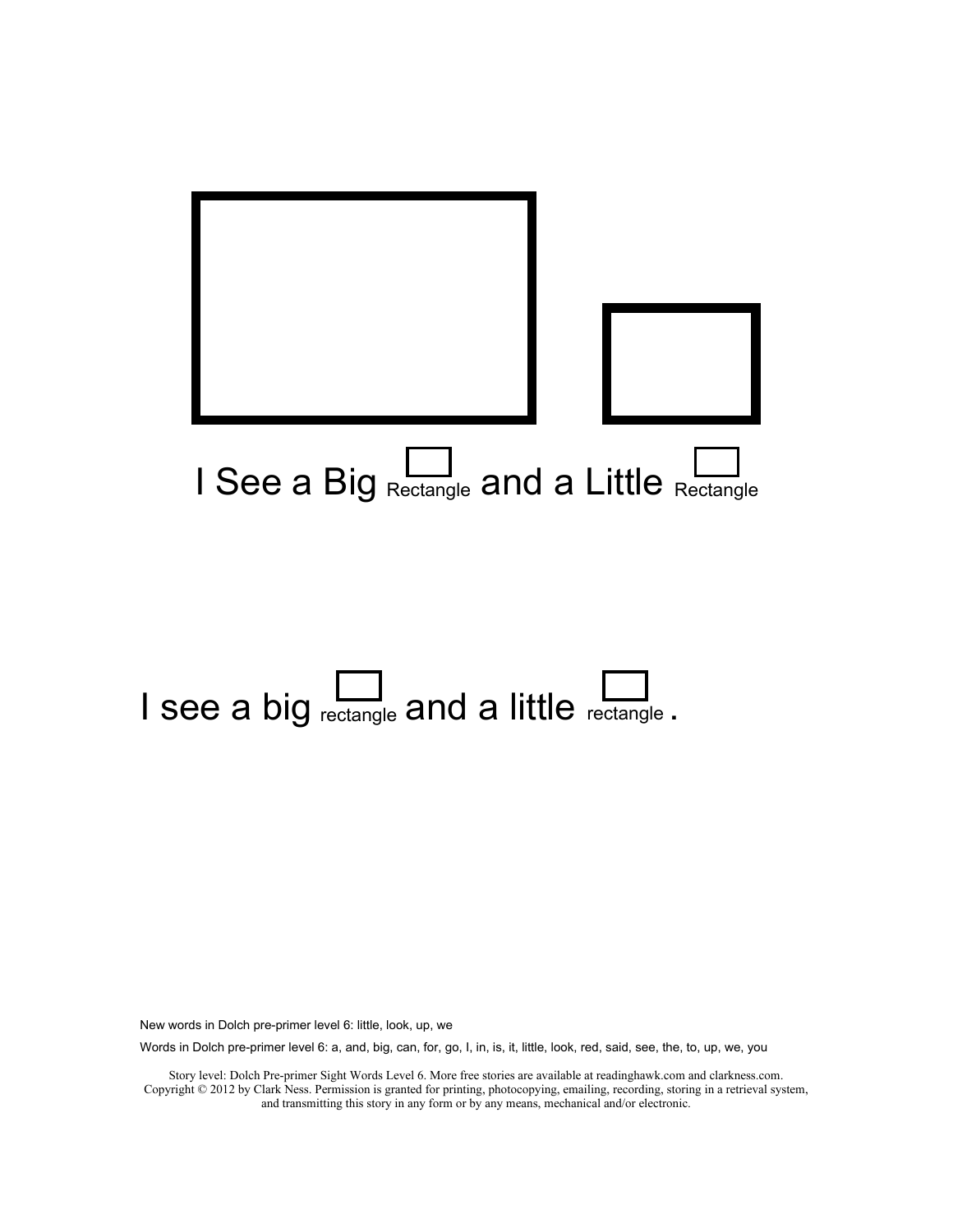

# I see a big  $\sum_{\text{square}}$  and a little  $\sum_{\text{square}}$ .

New words in Dolch pre-primer level 6: little, look, up, we

Words in Dolch pre-primer level 6: a, and, big, can, for, go, I, in, is, it, little, look, red, said, see, the, to, up, we, you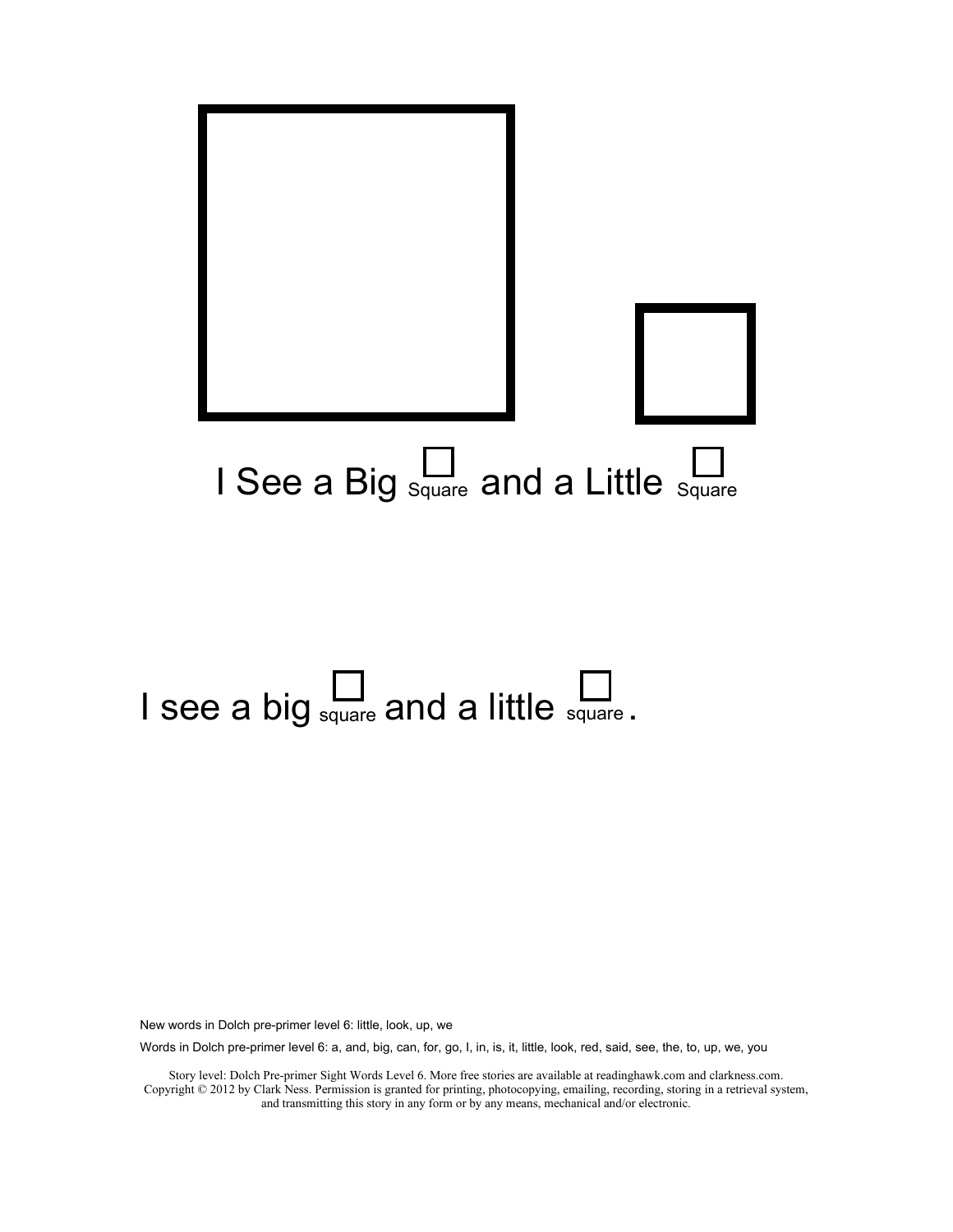

# I see a big  $\sum_{\text{triangle}}$  and a little triangle.

New words in Dolch pre-primer level 6: little, look, up, we

Words in Dolch pre-primer level 6: a, and, big, can, for, go, I, in, is, it, little, look, red, said, see, the, to, up, we, you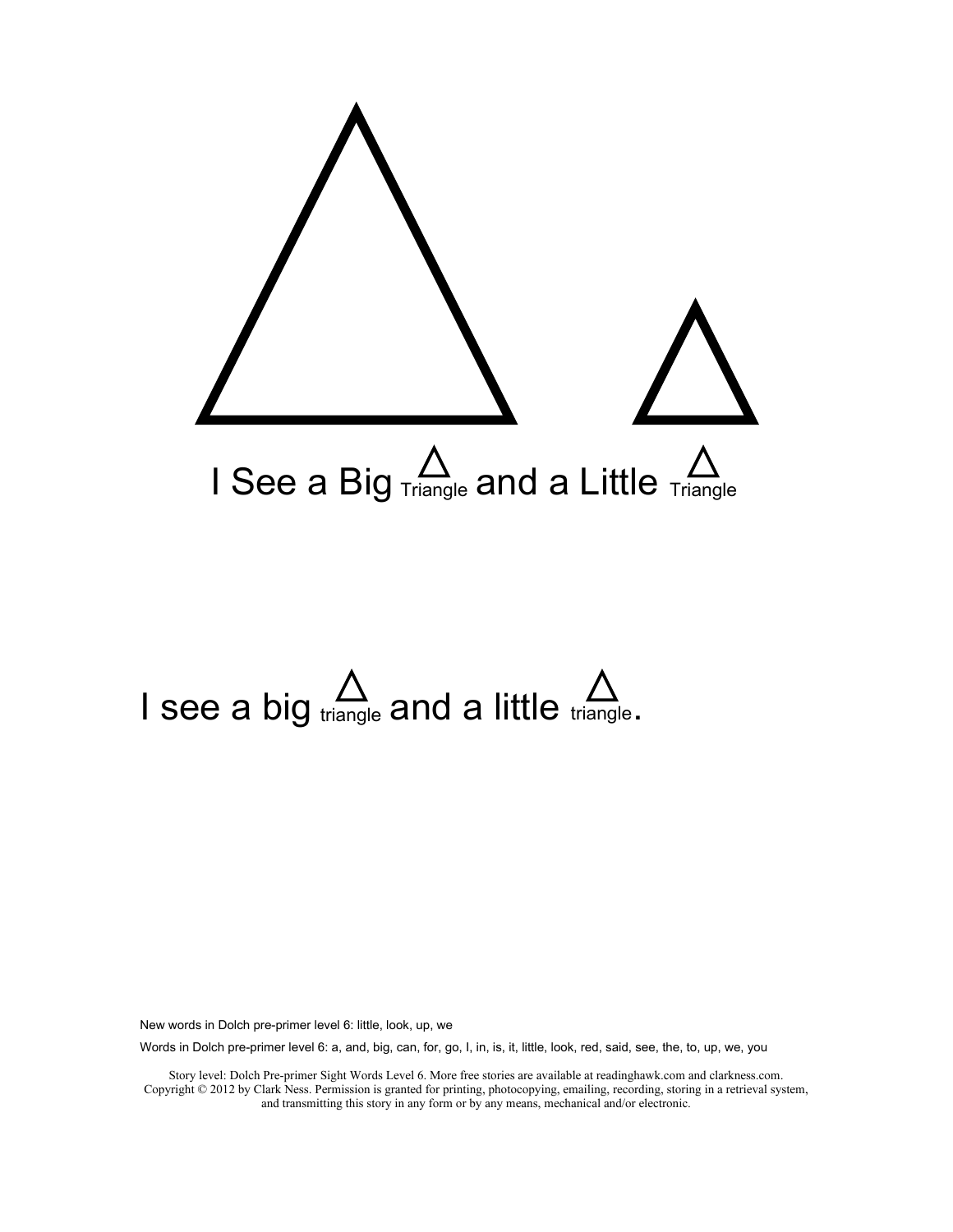

American Robin *Turdus migratorius* 

#### Look Up and See the Bird

## "Look up and see the  $\stackrel{\sim}{{\mathsf{bird}}}$  ," said the  $\stackrel{\infty}{{\mathsf{boy}}}$ .

New words in Dolch pre-primer level 6: little, look, up, we

Words in Dolch pre-primer level 6: a, and, big, can, for, go, I, in, is, it, little, look, red, said, see, the, to, up, we, you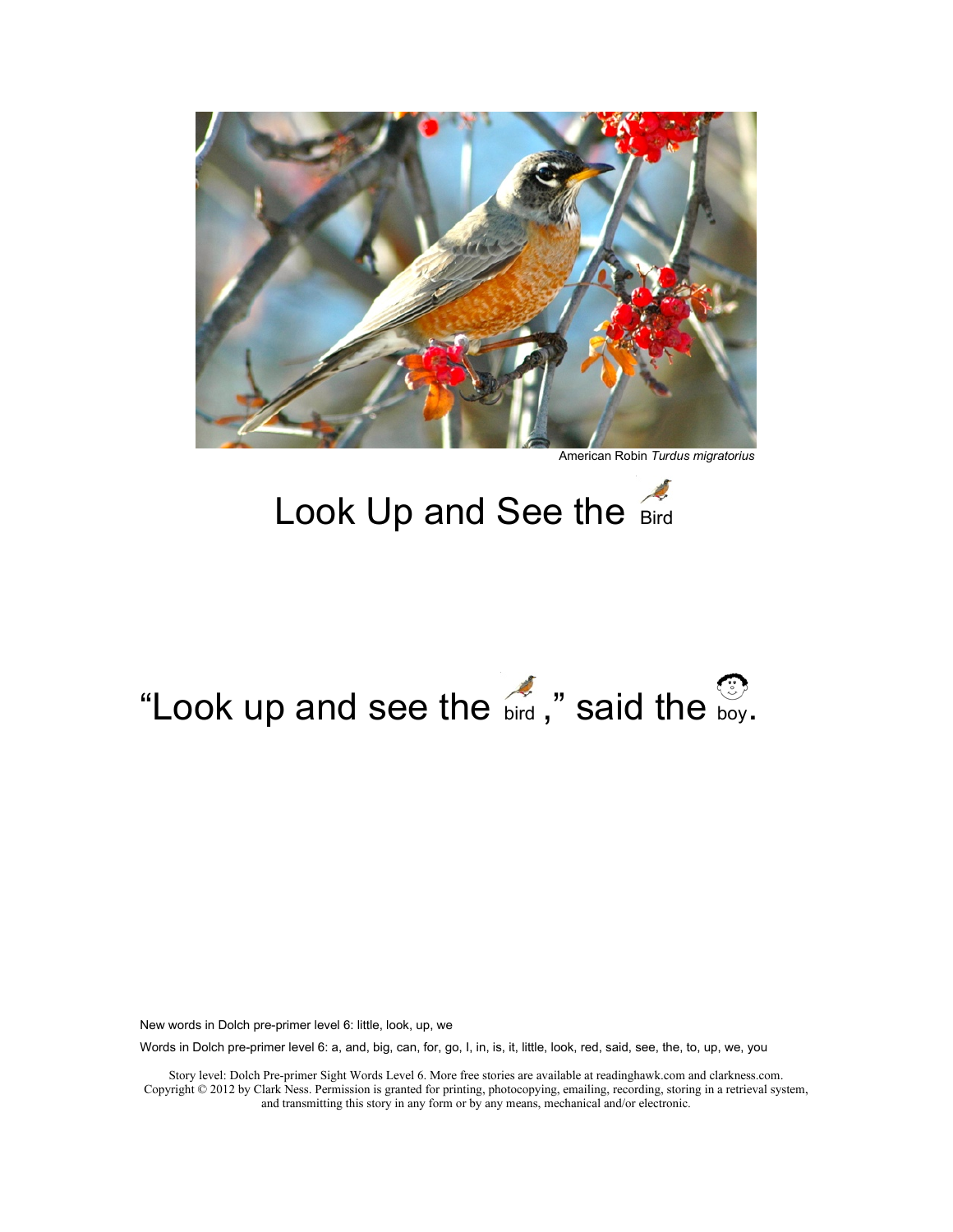

#### Look Up and See the Helicopter

### "Look up and see the  $h$ elicopter," said the  $\frac{100}{100}$ .

New words in Dolch pre-primer level 6: little, look, up, we

Words in Dolch pre-primer level 6: a, and, big, can, for, go, I, in, is, it, little, look, red, said, see, the, to, up, we, you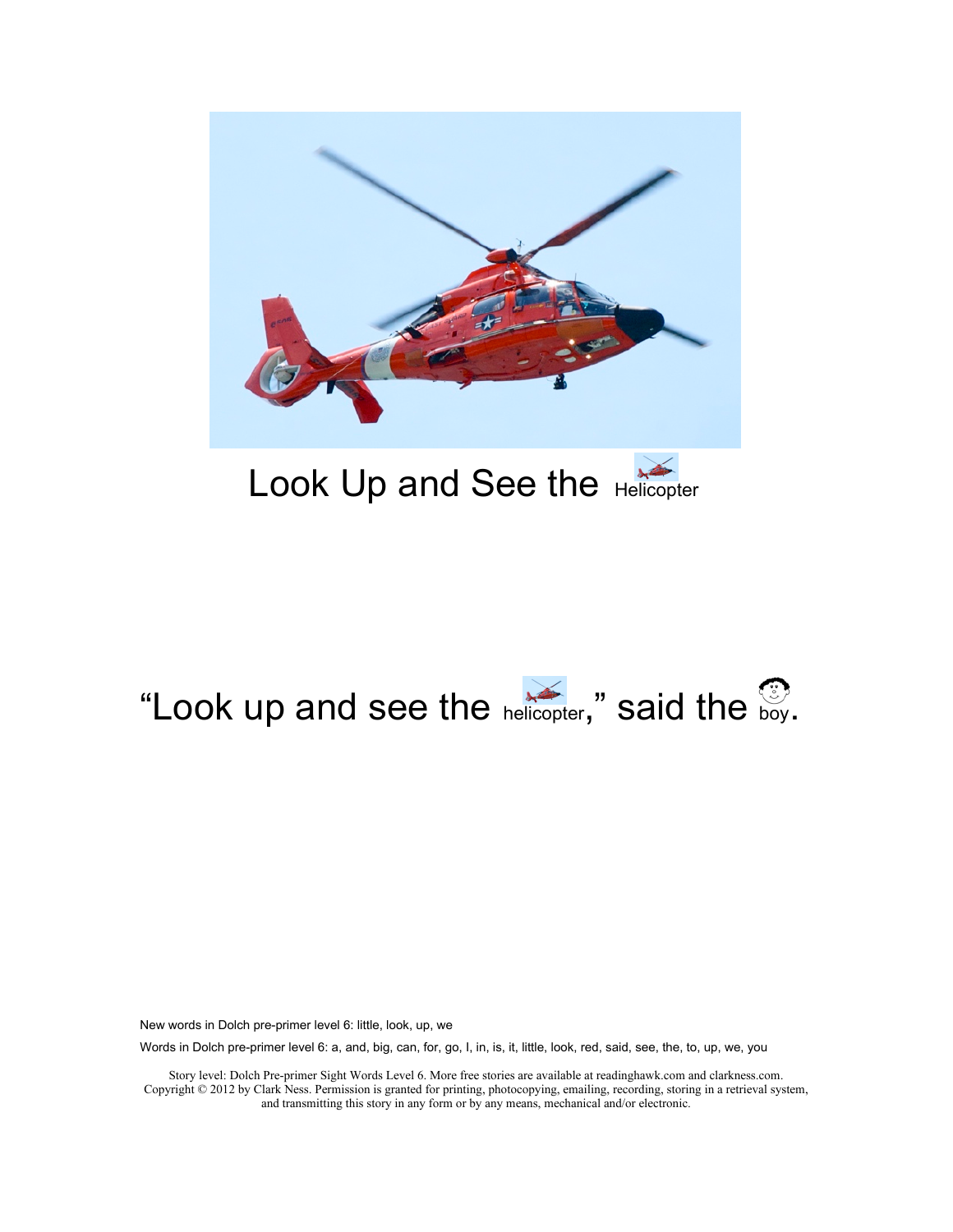





New words in Dolch pre-primer level 6: little, look, up, we

Words in Dolch pre-primer level 6: a, and, big, can, for, go, I, in, is, it, little, look, red, said, see, the, to, up, we, you